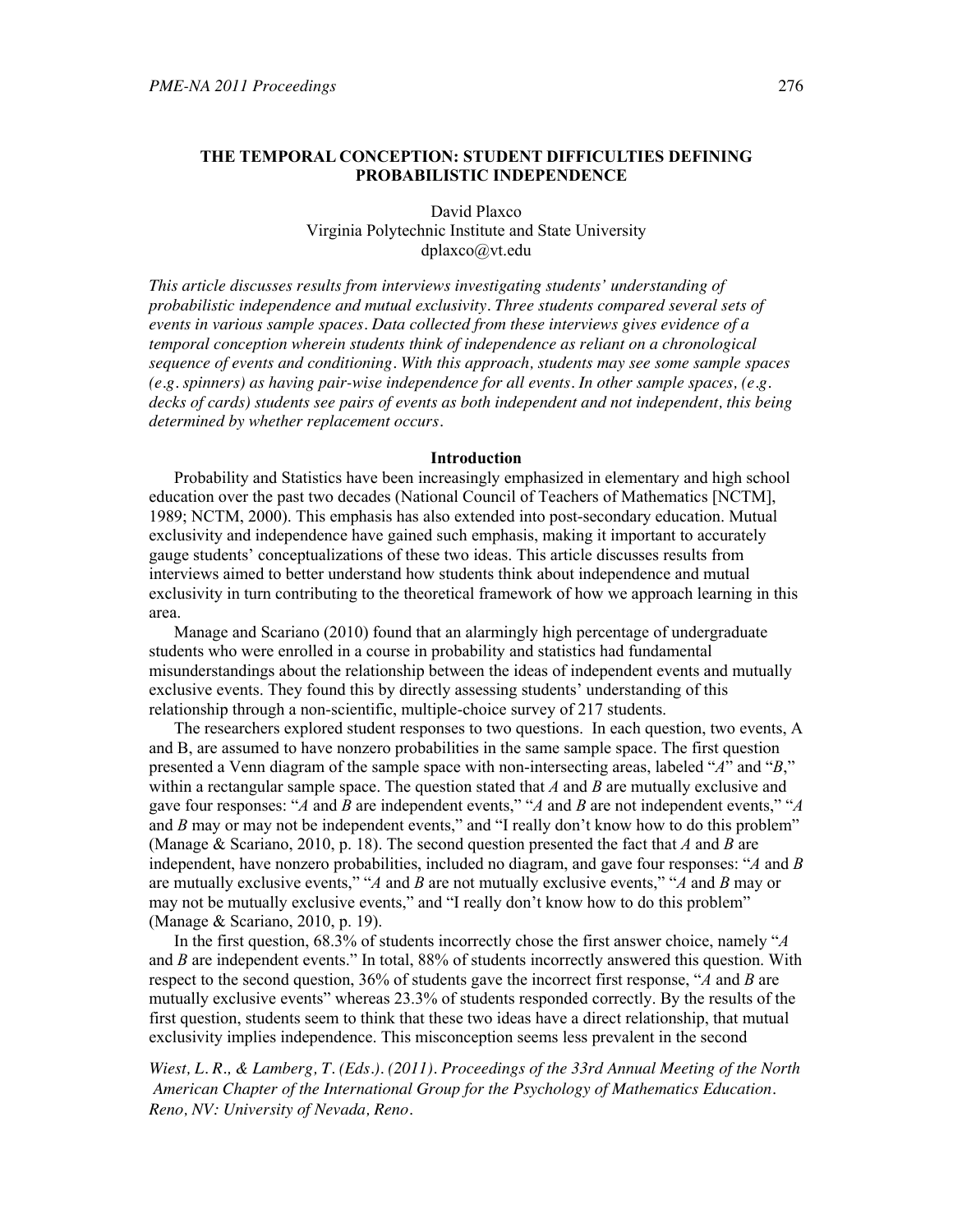question, since the responses were more evenly distributed than they were in the first (Manage  $\&$ Scariano, 2010).

D'Amelio (2009) found that most participants could not correctly identify a method for calculating the probability of the union of mutually exclusive events. Most students mistook the product, rather than the sum, of the two events' respective probabilities for the proper calculation. These results suggest students' confusion about the use of such a product when calculating certain probabilities. They also point to a similar misconception to that found in Manage and Scariano (2010), particularly a misunderstanding of the distinction between independent and mutually exclusive events. Confusion between calculating the probability of the intersection of two events rather than their union provides an alternative explanation for this mistake.

Shaughnessey (1992) identifies two equivalent definitions of independent events given that the two events *A* and *B* are in the same sample space and have nonzero probabilities:

**Definition 1-**  $P(A|B) = P(A)$  **Definition 2-**  $P(A \cap B) = P(A) \times P(B)$ .

### **Table 1. Definitions of Independence**

Both D'Amelio (2009) and Manage and Scariano (2010) use Definition 2 in their research. Each of these researchers also define two events *A* and *B* as "*mutually exclusive* if and only if (*A* and  $B$ ) =  $A \cap B = \emptyset$ " (p. 15). From this definition, if *A* and *B* are mutually exclusive then  $P(A \cap B) = 0$ . So, by the zero product property, it cannot be the case that  $P(A \cap B) = P(A) \times P(B)$  and  $P(A \cap B) =$ 0 when *A* and *B* have nonzero probabilities.

Of the research deliberated, the explicit relationship between independence and mutual exclusivity was found in only three articles (Keeler & Steinhorst, 2001; Kelly & Zwiers, 1988; Manage & Scariano, 2010). Manage and Scariano use the reasoning discussed above whereas Kelly and Zwiers address this relationship in the context of student misunderstanding. They provide several examples of how each of these ideas can be explored separately in a classroom. Kelly and Zwiers contend that, "most of the confusion arises because we, as instructors, do not take the time to relate the two concepts." They then blatantly state the relationship between the two ideas- "mutually exclusive events are (almost) never independent." They attribute the "almost" in this last quote to the "pathological cases" when one or both events considered have zero probability (Kelly & Zwiers, 1988). Keeler et al., however, acknowledge the relationship as a common misunderstanding among students.

In considering pedagogical implications for this research, we find that students have many difficulties with both conditional probability and independence (Shaughnessey, 1992). This research goes on to say that students' "misconceptions of conditional probability may be closely related to students' understanding of independent events and of randomness in general" (Shaughnessey, 1992, p. 475). He points out that many researchers "advocate introducing the concept of independence via the conditional probability definition (Definition 1), as they believe this is more intuitive for students" (1992, p. 475). This intuition comes in the context of withoutreplacement problems. If the sample space remains unchanged, then the first experiment bears no affect on the second experiment.

Other pedagogical research in this area discusses students' misconceptions related to independence almost exclusively with respect to conditional probability (Tarr & Lannin, 2005). Tarr and Lannin (2005) justify their concentration on these types of misconceptions, citing Shaughnessey (1992), and focus on replacement and non-replacement situations because of the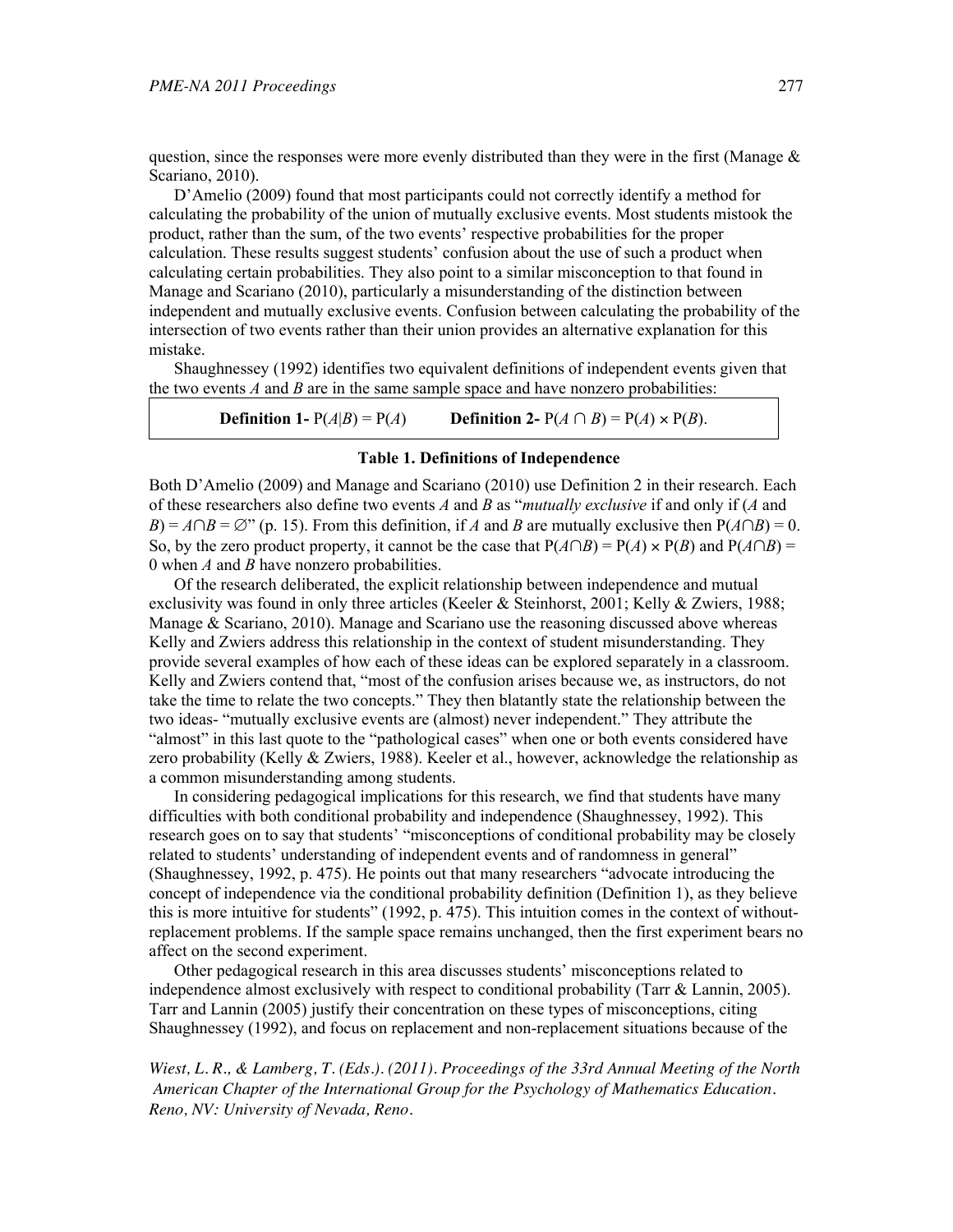prevalence of these types of problems in the typical curriculum. Tarr and Lannin state that "within this context [that of *with-replacement* situations], an 'understanding of independence' is demonstrated by students' ability to recognize and correctly explain when the occurrence of one event does not influence the probability of another event" (2005, p. 216). There is also an emphasis that students understand the change of an event's probability in non-replacement conditional probability problems is due to the change of the sample space.

While Shaughnessey (1992), Tarr and Lannin (2005), and Keeler and Steinhorst (2001) suggest conditional probability as a context for independence D'Amelio (2009), Kelly and Zwiers (1988), and Manage and Scariano (2010) each explore student misconceptions outside of the conditional probability setting. This could provide some reasoning into why D'Amelio (2009) and Manage and Scariano (2010) had such disturbingly low numbers of correct responses. Supposing that the students' previous curricula addressed independence in the context of conditional probability, the students may not have been able to correctly reason about the relationship between independence and mutual exclusivity without such a context. Perhaps this is what Kelly and Zwiers are arguing when they say that, "we, as instructors, do not take the time to relate the two concepts," referring to mutual exclusivity and independence (1988, p. 100).

Since independence can be defined outside of a conditional probability setting, it is not limited to an order of experiments. This can be seen in a standard deck of cards. The event of drawing a spade is independent of the event of drawing an ace. We can see this since  $P$ (spade) =  $\frac{1}{4}$ , P(ace) = 1/13, and P(ace  $\cap$  spade) = 1/52 = 1/4  $\times$  1/13. This example demonstrates that independence can be accessibly thought of outside the context of conditional probability. This can prove useful since mutual exclusivity is also defined without respect to time. For instance, in the above case, it can quickly be demonstrated that  $P(\text{heart}\cap \text{spade}) = 0$  since this intersection is empty; so these two events are mutually exclusive.

Altogether, we see that different researchers emphasize two different contexts for the independence of two events. Some focus on conditional probability for the definition of independence (Definition 1), while others focus on the product definition (Definition 2). Shaughnessey (1992) provides an explanation of why educators and some researchers focus on conditional probability when dealing with independence in that it is more intuitive for students to explore independence in the context of conditional probability. Regardless, students' misconceptions about the relationship between independence and mutual exclusivity prevail.

### **Methods**

Interviews were conducted with three undergraduate students who were enrolled in a Juniorlevel Proofs course (Alex, Betty, and Caroline). Betty had recently taken an undergraduate course in probability and statistics, whereas Alex and Caroline had not. In these interviews, the students were asked to give definitions of independent events and mutually exclusive events as well as provide examples of each. The students were then given various sample spaces and events within those sample spaces and asked to determine whether pairs of events were independent. The purpose of these interviews as part of broader research was to gauge the students' understanding of these concepts and the relationship between the two. Two initial sample spaces were discussed and then others were explored as students and the interviewer responded to situations throughout the interviews.

The first sample space consisted of a standard deck of cards and a fair six-sided die. The events discussed were the simultaneous drawing of a card and rolling of the die. For example, event A was "drawing a spade and rolling any number on the die." Event B was "drawing any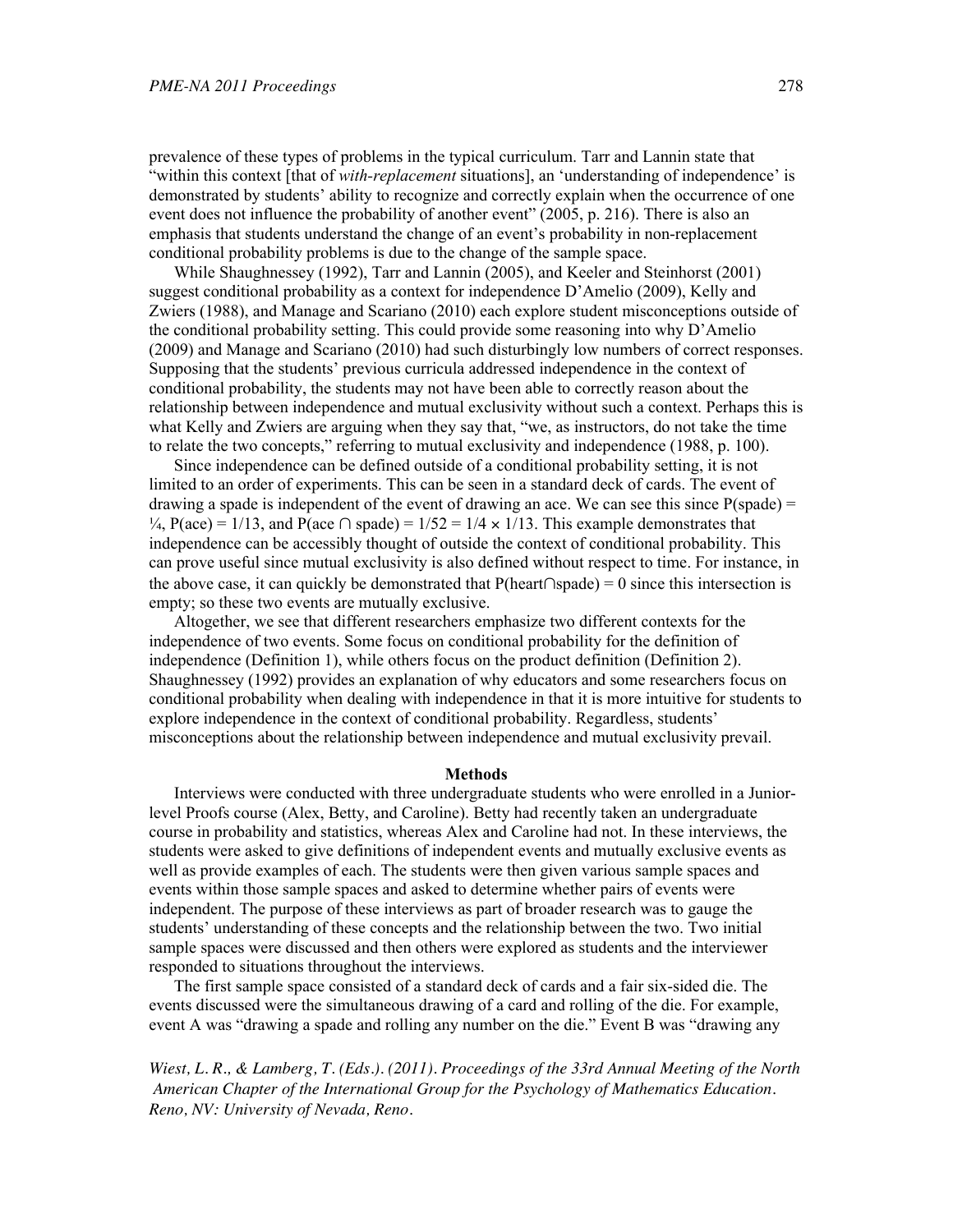card and rolling a three on the die." This sample space is made up of two smaller sample spaces (let's call them "subsample spaces") that are often considered individually. Each of these subsample spaces is independent of the other, as the card drawn would have no effect on the die and vice versa. The second sample space was similar to the first in that it consisted of two subsample spaces. In this sample space, an event consisted of tossing a fair coin (heads and tails) and spinning a spinner with five colors (blue, red, green, orange, and yellow) with given probabilities (.3, .2, .2, .2, and .1, respectively). So, for example, event A was tossing a head and spinning blue.

These sample spaces were chosen to observe how readily students identified the subsample spaces as independent and how they thought of the events in these sample spaces with respect to independence and mutual exclusivity. The complexity of each sample space also provided somewhat familiar situations, the combination of which prevented the participants from simply remembering probabilities from previous experience. After several pairs of events in each sample space were discussed, the interviewer and participant each introduced different sample spaces in discussion. For instance, Betty discussed a deck of cards without a die and the interviewer brought up the sample space of a die without the deck of cards when interviewing Caroline. This allowed the interviewer and participant to discuss caveats and nuances of the concepts of independence and mutual exclusivity in their own terms.

#### **Results**

Alex defined independence as, "[when] the outcome of one event does not affect the outcome of a subsequent event." This definition implies an emphasis on a sequence of events, where one of the events being considered must occur prior to the other. With regard to mutual exclusivity, however, Alex was less certain of a formal definition- changing his phrasing twice throughout the interview and eventually declaring, "Performing an event or series of events causes a subsequent event to have zero probability of happening." Again, Alex implies that this relationship is defined over a period of time. When prompted for an example of independent events, Alex gave the example of a die. He stated that rolling a six on the first roll of a die does not affect rolling a six on the second roll of a die. This example is consistent with his definition, implying that the two events in consideration take place at separate times.

Betty stated that, "Two events are independent if the probability of A occurring does not affect the probability of B occurring." Betty also described the independence of events A and B using the equation  $P(A) = P(A|B)$ . In comparison to Alex, this definition of independence does not necessarily imply that one event must occur before the other. But, when prompted for an example of independent events, Betty described the act of picking a card from a deck of fifty-two cards, and putting it back so that the probability of picking a second card is not affected. Similarly, when asked for an example of events *not* being independent, Betty provided the case of picking a card and not replacing it. These examples are consistent with the notion of independence in the context of a "with replacement" and "without replacement" conditioning event. In contrast, Betty defined mutually exclusive events with the statement, "you can't have both at the same time." This definition explicitly states that the events can be compared instantaneously. Here, Betty gave the example that the queen of hearts and jack of diamonds are mutually exclusive, since they cannot both occur when one card is drawn.

Caroline's definition for independence was similar to the other two participants, stating, "Two events are independent if they do not affect each other." Caroline's example of independent events was different from both Alex's and Betty's in that Caroline described "everyday events" rather than "artificial" events (such as dice or cards) that are typically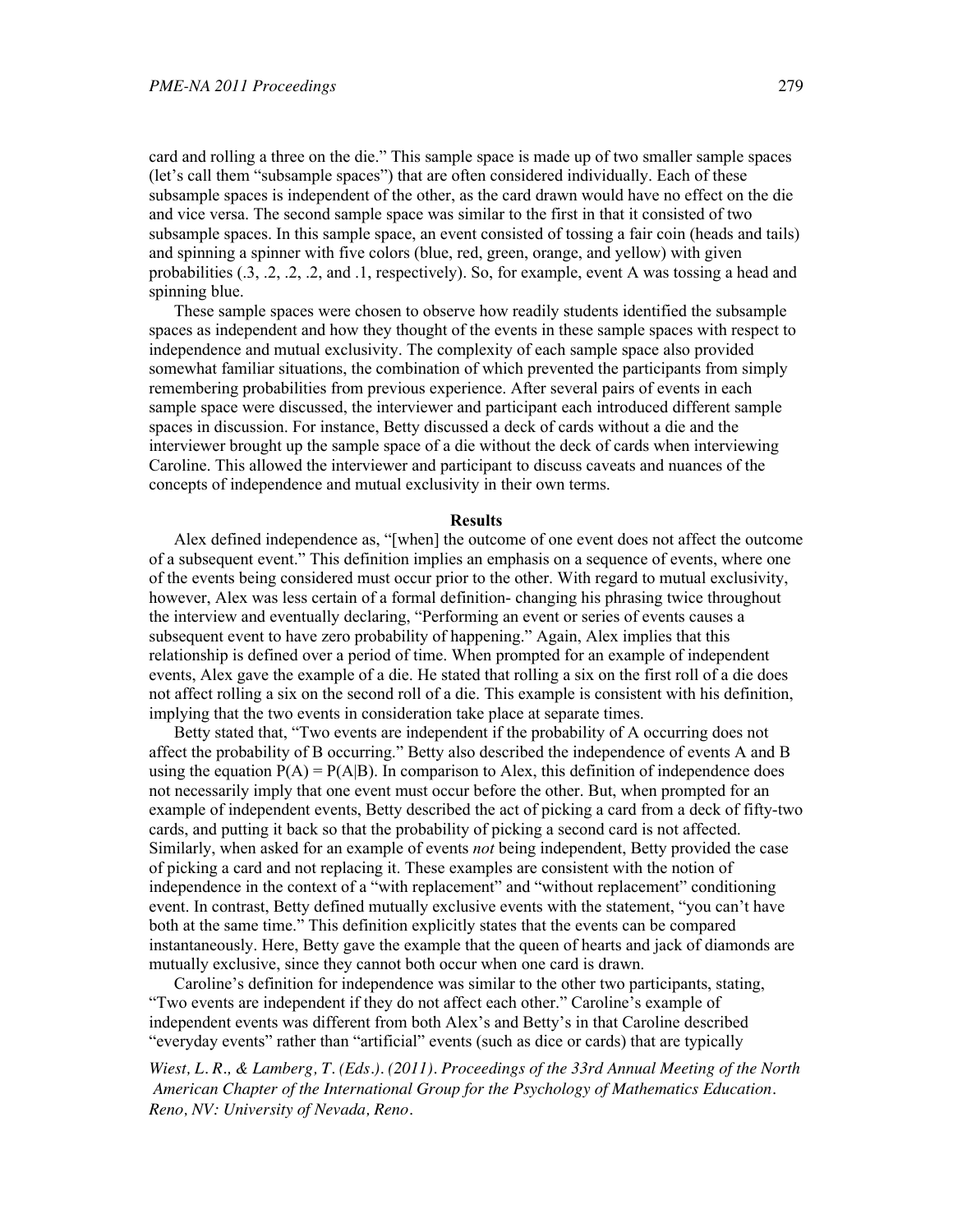investigated in the classroom setting. Caroline described how "the probability of someone wearing a red shirt is independent of their age." Similarly, when prompted for an example of events that are not independent, Caroline provided the example of someone who is forgetful is less likely to win a student lottery for a football ticket, since they are less likely to enter the lottery. This example implies a directly causal relationship, where the lower probability of the first event (entering the lottery) decreases the probability of a later event (being selected in said lottery).

It should be noted that all three participants showed initial difficulty in differentiating between the concepts of independence and mutual exclusivity, although each did eventually distinguish between the concepts. Alex, for instance, initially stated that the two concepts are "more or less the same thing" and "pretty much synonymous." Betty's first definition for mutually exclusive events, which she quickly changed, was  $P(A \cap B) = P(A)*P(B)$ , the mathematical definition of independence. Caroline had greater difficulty defining mutual exclusivity, stating, "It sounds like they would be independent of one another." From this, we see at least initial difficulty distinguishing between these two concepts among all the participants, consistent with the literature (Manage & Scariano, 2010).

## *Independence in the Sample Spaces*

In the first sample space, the participants explored two pairs of events (Table 2). All three participants reacted in similar ways to the question, "Are these events independent?" In each case, all three students established various cases, beginning with some form of the question, "Do you put the card back?" In the first case, the participant described successfully performing one event, putting the card back, reshuffling (or resetting) the deck, and then successfully performing the other event in question. In each interview, the participant claimed that the events would be independent in this case. In the second case, the sequence of events was identical, except that the card was not replaced and the deck was not reshuffled.

Answers were slightly more varied in this second case. For instance, Alex thought that neither pair of events was independent, since you "change the context," but only considered event A before event B and event C before event D. Betty considered whether A came before B or vice versa and similarly for events C and D. In the first pair, Betty responded that A before B gave independence, but B before A did not. With the second pair, each event would change the probability of the other, causing C to always be not independent of D. Caroline generalized all pairs of events under this case, explaining that without replacement you affect the probability of the second event, so that no two events will be independent without replacement.

|        |         | Card       | Die          |
|--------|---------|------------|--------------|
| Pair 1 | Event A | Spade      | "Any Number" |
|        | Event B | "Any Card" |              |
| Pair 2 | Event C | Spade      |              |
|        | Event D | Heart      |              |

### **Table 2. Events in Sample Space 1**

Event B produced the most diverse explanations. Alex seemed to think of event B as impossible after drawing any card without replacing it. He attributed this to the fact that the first card would be a member of "any card," so that drawing any card would not be possible, since you will have removed one of them. Betty thought of Event B as always successful and independent. Caroline thought of event B as always successful as long as a card was remaining,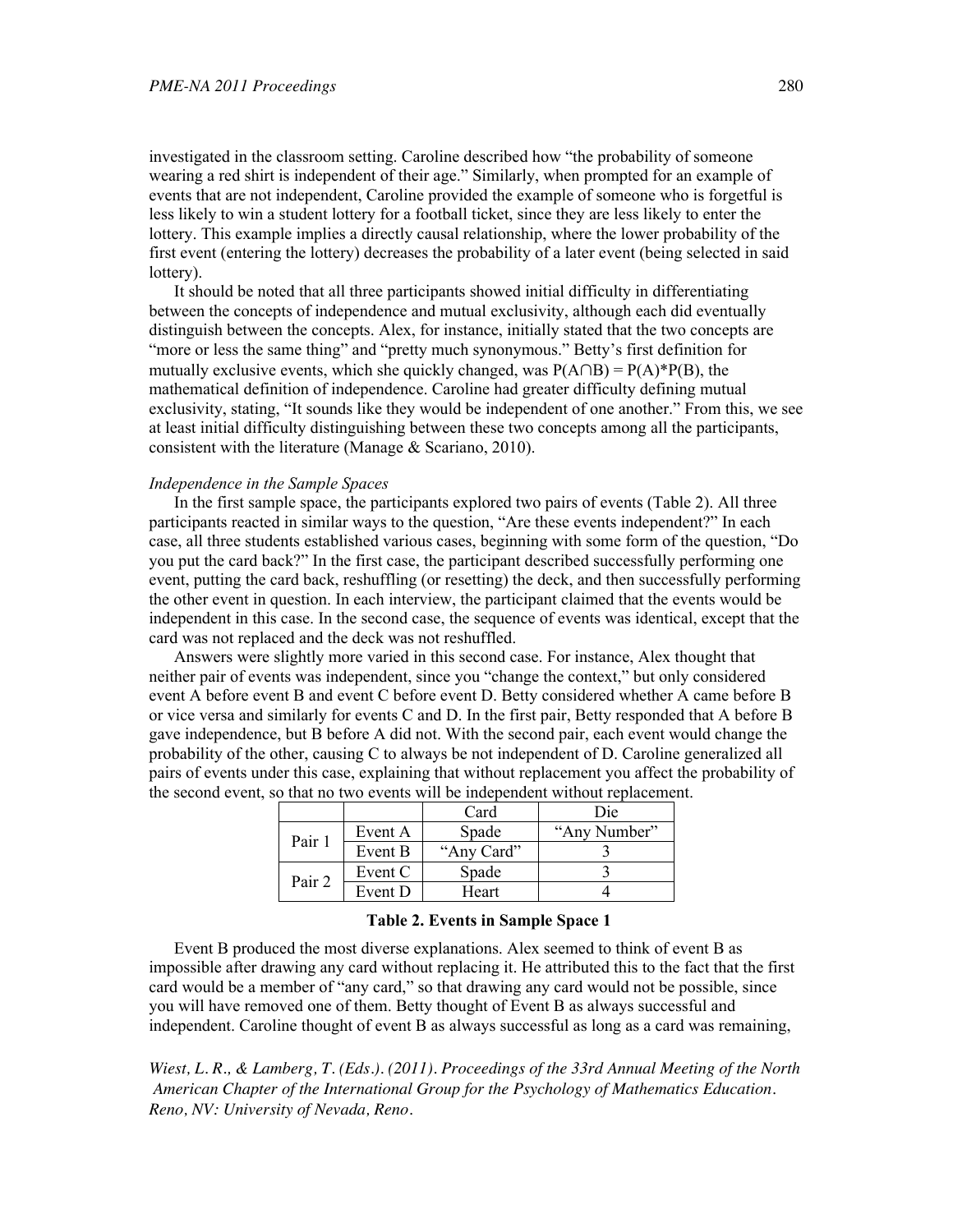but independent only when the first card was replaced. It should be noted also, that explanations of whether events on the die were independent were almost nonexistent. All three participants focused on whether the card was replaced. Alex even said, "With the die, it really doesn't matter what you do... If you're just rolling dice over and over, those are always independent."

The second sample space provided much more homogeneous responses among the participants. Most of the events discussed were single outcomes from each subsample space (i.e. one color from the spinner and one side of the coin). A few events discussed were similar to events A and B from the first sample space, where a compound event from one of the subsample spaces was considered. When asked to compare any two events in the sample space, all three participants thought of every pair of events as independent from each other. This reflects the lack of emphasis on the die in the first sample space. Successfully completing an event on both a coin and a spinner does not physically remove an object from the sample space. This fact has strong implications about the students' understanding of the relationship between independence and mutual exclusivity.

#### *Mutual Exclusivity in the Sample Spaces*

The participants seemed to struggle much more with determining two events' mutual exclusivity than with their independence. Alex changed his definition of mutually exclusive events twice, each time after encountering examples that challenged his definition. Initially, Alex's definition seemed consistent with the mathematical definition. He explained a scenario of it raining or not raining, saying, "It couldn't be raining and not raining at the same time." This phrasing alludes to an empty intersection. Throughout the interview, Alex changed his definition to more closely align with how he discussed independence, so that one event would cause a subsequent event to be impossible. Interestingly, as a corollary to his last definition of mutual exclusivity, Alex pointed out that two mutually exclusive events couldn't be independent. He made this connection before the interviewer discussed any relationship between the two terms.

Because he changed his definition, Alex's responses in the beginning of the interview convey a different conceptualization of mutual exclusivity than do his later responses. When comparing events C and D he determined that these two events are not mutually exclusive since drawing a spade does not cause drawing a heart to have zero probability. In his exploration of the second sample space, Alex concludes that no two events are mutually exclusive. This relies on his responses regarding independence, since no event in the second sample space changed the probability of a subsequent event, no event could cause a subsequent event to have zero probability.

Betty's responses to questions of mutual exclusivity were consistent with the correct mathematical definition in both sample spaces. This is because her definition of the concept was a typical translation into "everyday" language, "You can't have them both at the same time." This is not too surprising since Betty was the only participant to have had recent instruction in probability, even though Betty showed early confusion about the distinction between independence and mutual exclusivity.

Caroline also had difficulty establishing a definition for mutual exclusivity. Her final definition, "Two events that do not include parts of each other," is very similar to the mathematical definition. Most of Caroline's responses in each sample space were consistent with correct responses, except two responses in the second sample space. Event A in this sample space was "spinning blue on the spinner and tossing heads on the coin" and event E was "spinning blue or yellow and tossing heads." Caroline concluded that event A is not mutually exclusive of event E, since it was a subset of event E. But Caroline claimed that event E is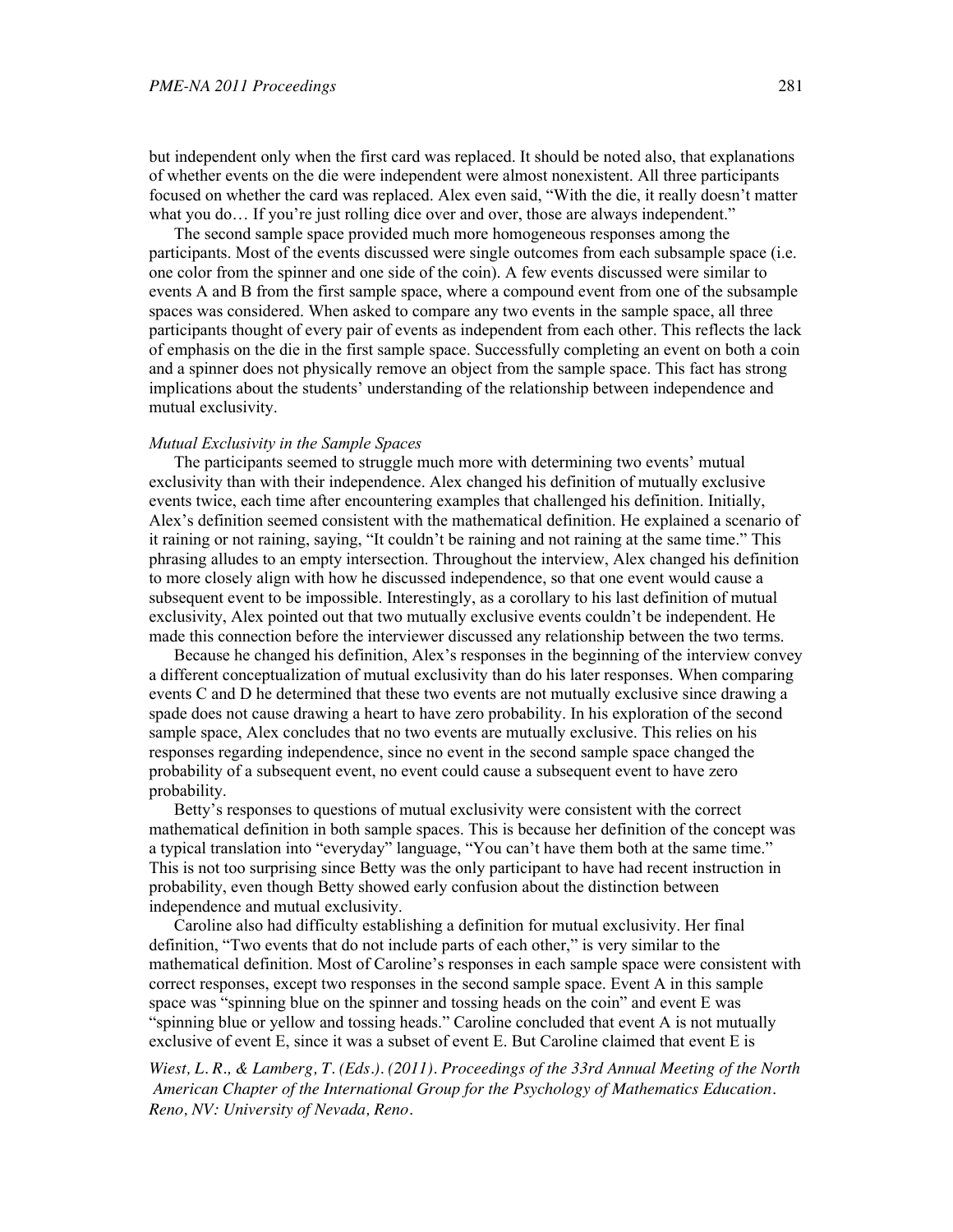mutually exclusive of event A, since you could successfully perform event E and not event A by spinning a yellow and tossing heads.

#### *The Temporal Conception*

We see from these results that students think about independence of two events by assuming the occurrence of one event and then considering whether this changes the probability of a second event that occurs chronologically after the first. The tendency for students to think of independence in this way causes a temporal conception. With all three participants, questions of events' independence were answered with students considering sequences of events. With Alex, though not in the case of Betty or Caroline, this temporal conception was also evident in his definition of mutually exclusive events.

It should be noted that, had the interviewer asked the participants to determine if the first event in a sequence of trials had changed the probability of a second event, the responses that the participants gave would have been generally correct. The misconception is that examples of chronological dependence and independence generalize to the standard definition of probabilistic independence. For instance, in the second sample space, Alex viewed all events as independent and not mutually exclusive. Meanwhile, Betty and Caroline viewed all events in the second sample space as independent, with some pairs being mutually exclusive and some not. In reality, the majority of the events discussed were mutually exclusive of each other (e.g. blue/heads, red/tails, orange/heads, etc.) and therefore not independent since most had nonzero probabilities. Furthermore, in the first sample space all participants found at least some pairs of events to be both independent (with replacement) and not independent (without replacement). This allows students to think of independence as a consequence of time and therefore allows the misconception that the same two events can be both independent and not independent.

#### **Discussion**

Understanding this temporal conception could provide insight into how students confuse the concepts of independence and mutual exclusivity. For instance, under this conception, a student could conclude that mutually exclusive events can be both independent and not independent, as was seen in the first sample space with events C and D. One may suggest that the phrase "mutually exclusive" and the word "independent" are somewhat synonymous in their everyday context, as hinted in the literature (Manage  $\&$  Scariano, 2010). This was evident in the initial responses by each participant. This explanation, however, only helps to explain the responses of those students who mistakenly thought that one term implied the other. The temporal conception could potentially help explain how students thought events could be "mutually exclusive and maybe or maybe not independent" or "independent and maybe or maybe not mutually exclusive."

Kelly and Zwiers (1988) touched on the notion that students had temporal conceptions about independence. The authors discuss statement, "events A and B are independent if knowledge about whether A has occurred provides us with no knowledge about whether has occurred," (1988, p. 98) noting that, "In a very subtle way an element of time is hinted at in such a statement and it often confuses students." (1988, p. 98) They then emphasize the importance that students understand that independent events are independent regardless of time. While I agree with the importance of such a concept, it is not entirely obvious that understanding this will help students avoid the temporal conception. It is equally important that students understand that knowledge of whether events are independent is calculable without any element of time, assuming that one knows the theoretical probability of each event and of their intersection.